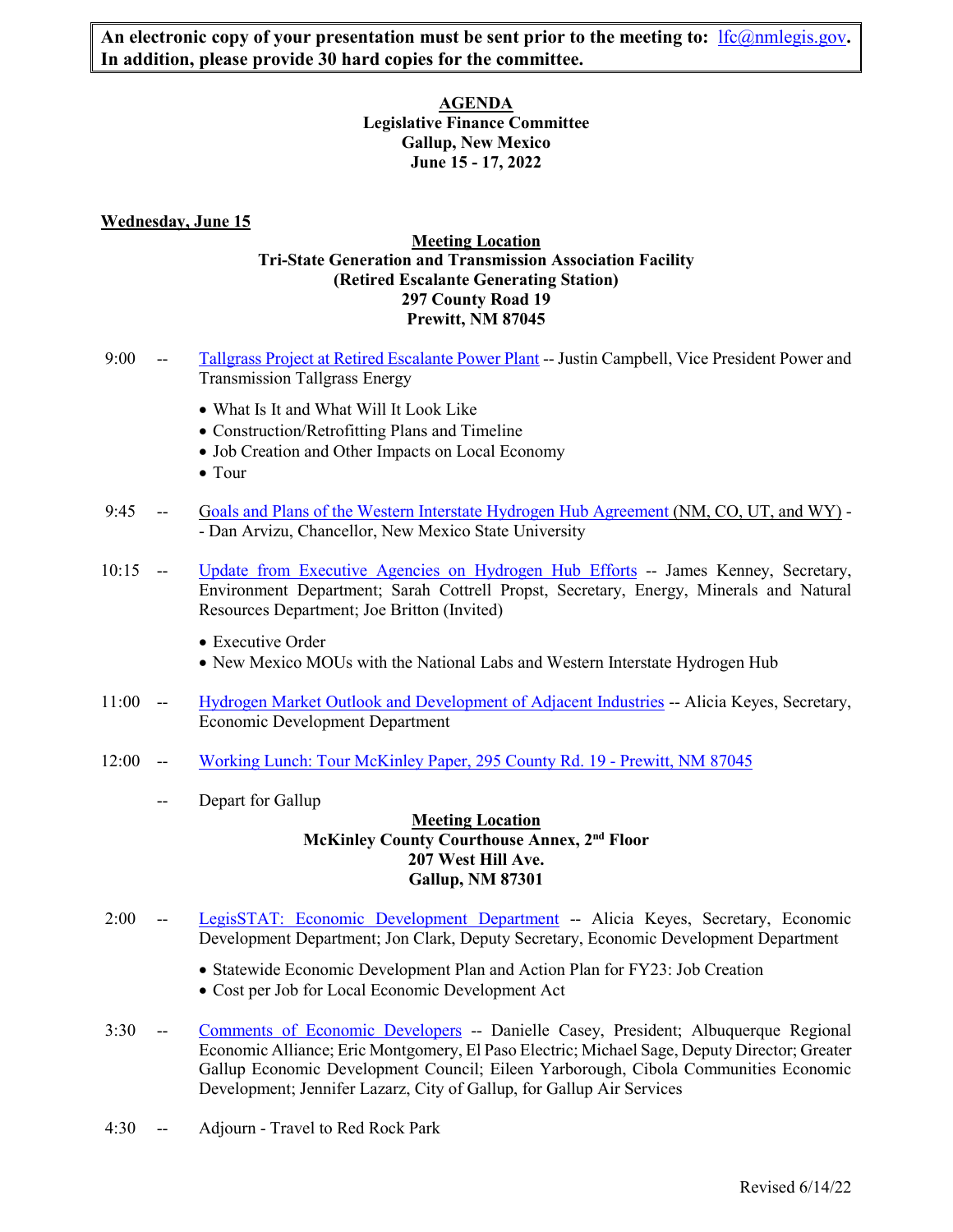# **LFC AGENDA, June 15 - 17, 2022 Page 2**

## **Thursday, June 16**

# **Meeting Location McKinley County Courthouse Annex, 2nd Floor 207 West Hill Ave. Gallup, NM 87301**

- 8:30 -- [Recap of Litigation to Boost Funding for Native American Students and the State's Policy](https://www.nmlegis.gov/Committee/Handouts?CommitteeCode=ALFC&Date=6/15/2022&ItemNumber=8)  Response -- Sunny Liu, Analyst, Legislative Finance Committee
	- Zuni Capital Outlay Adequacy Lawsuit
	- U.S. Department of Education Impact Aid Credit Lawsuit
	- Martinez-Yazzie Education Sufficiency Lawsuit
	- Responsibilities of the Legislature, Public Education Department, and School Districts
- 9:15 -- [District Responses to Increased Funding and Initiatives to Improve Native American Student](https://www.nmlegis.gov/Committee/Handouts?CommitteeCode=ALFC&Date=6/15/2022&ItemNumber=9)  [Performance](https://www.nmlegis.gov/Committee/Handouts?CommitteeCode=ALFC&Date=6/15/2022&ItemNumber=9) -- Mike Hyatt, Superintendent, Gallup-McKinley County Schools; Steve Carlson, Interim Superintendent, Central Consolidated School District; Max Perez, Superintendent, Grants Cibola County Schools; Randy Stickney, Superintendent, Zuni Public School District
	- Changes in Native American Student Proficiency, Attendance, Graduation, and College Readiness Rates
	- Participation in Extended Learning Opportunities
	- Changes to Teacher Quality and School Leadership
	- Use of Increased SEG Distributions, Cash Balances, Uncredited Impact Aid, and Federal Relief Funds
	- Changes in Facility Conditions and New School Construction

 $11:00$  --

### **Capital Outlay Subcommittee**

Representative Patricia A. Lundstrom, Chair Senator Pete Campos Representative Gail Armstrong Senator Steven P. Neville<br>Representative Christine Chandler Senator Nancy Rodriguez Representative Christine Chandler Representative Jack Chatfield

- 11:00 -- [Roundtable Discussion of Policy Options to Improve Project Success](https://www.nmlegis.gov/Committee/Handouts?CommitteeCode=ALFC&Date=6/15/2022&ItemNumber=10) -- Donnie Quintana, Local Government Division Director, Department of Finance and Administration; New Mexico Counties (Invited); AJ Forte, Executive Director, New Mexico Municipal League; LFC staff
	- How to Move Funded Projects
	- How to Fund High-Priority, Ready Projects in 2023
	- How to Help Communities Access Federal Funds

### **Accountability/LegisSTAT Subcommittee**

Representative Dayan Hochman-Vigil, Chair Siah Correa Hemphill Senator Siah Correa Hemphill Representative Harry Garcia and Senator Gay Kernan Senator Gay Kernan Senator Gay Kernan Senator Gay Kernan Senator Gay Kernan Senator Gay Kernan Senator Gay Kernan Senator Pat Woods Representative Nathan P. Small

- 11:00 -- [Updated Legislating for Results](https://www.nmlegis.gov/Committee/Handouts?CommitteeCode=ALFC&Date=6/15/2022&ItemNumber=11) Framework -- Charles Sallee, Deputy Director, Legislative Finance Committee
	- Overview of the Legislating For Results Framework New Efforts
	- LegisSTAT Performance Hearings Aimed at Ensuring Performance
	- Challenges are Addressed by Agencies
	- Results Focused Government Best Practices and Rating of Agencies' Implementation Each Year
	- Support and Training for Agencies to Implement Results Focused Best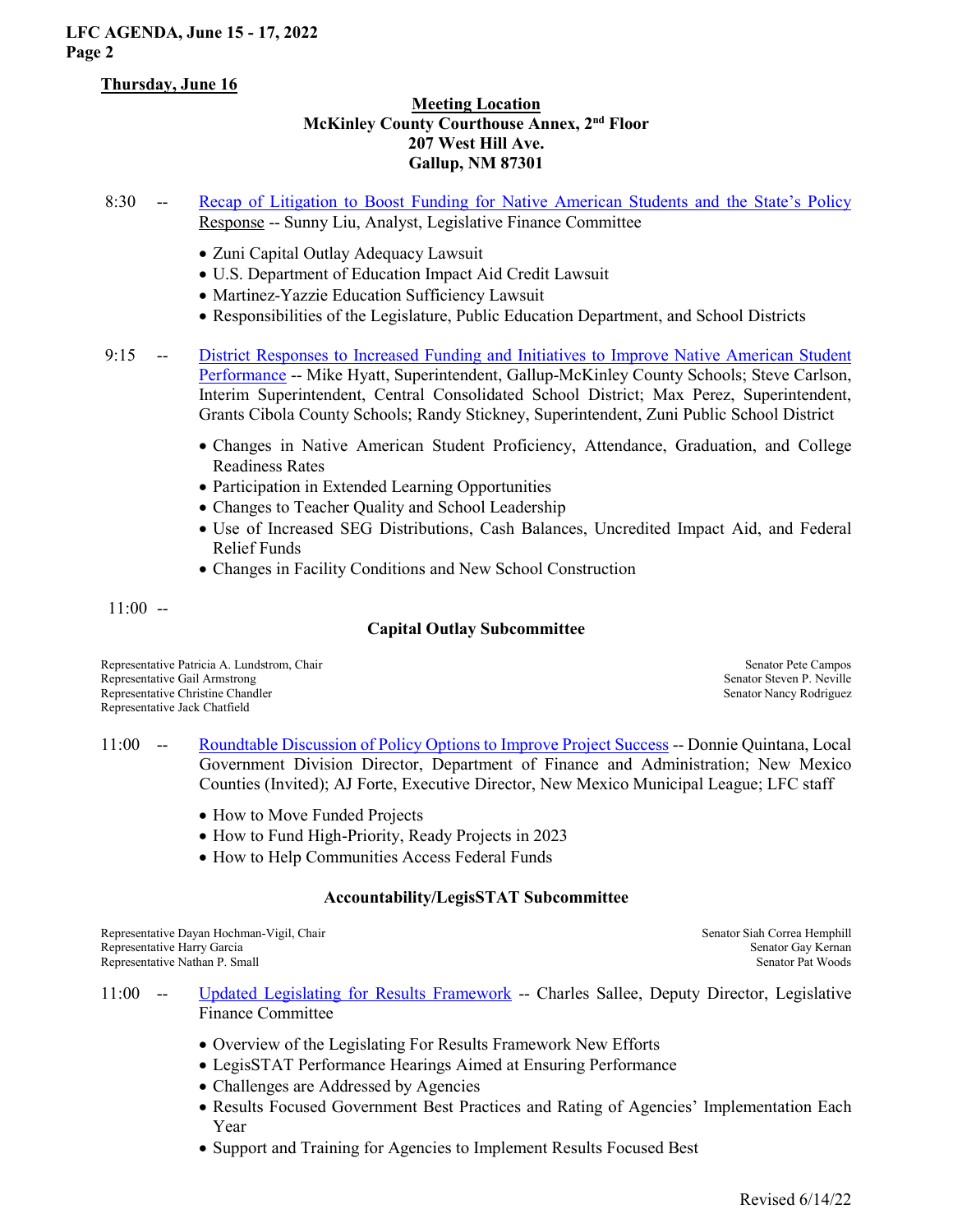# **Thursday, June 16 (continued)**

# **Full Committee Meeting Resumes**

- 12:30 -- [Working Lunch: Update on Forest Fire Recovery](https://www.nmlegis.gov/Committee/Handouts?CommitteeCode=ALFC&Date=6/15/2022&ItemNumber=12) -- David Dye, Secretary Designate, Department of Homeland Security and Emergency Management
- 1:30 -- [LFC Program Evaluation: Bilingual and Multicultural Education Programs](https://www.nmlegis.gov/Committee/Handouts?CommitteeCode=ALFC&Date=6/15/2022&ItemNumber=13) -- Janelle Taylor Garcia, Program Evaluator, Legislative Finance Committee; Ryan Tolman, Program Evaluator, Legislative Finance Committee; Kurt Steinhaus, Secretary, Public Education Department
- 3:00 -- [Gallup Inter-Tribal Indian Ceremonial Association](https://www.nmlegis.gov/Committee/Handouts?CommitteeCode=ALFC&Date=6/15/2022&ItemNumber=14) -- Dudley Byerley, Event Coordinator, Gallup Inter-Tribal Indian Ceremonial Association
	- $100<sup>th</sup>$  Anniversary
- 3:30 -- [MainStreet Programs in Gallup](https://www.nmlegis.gov/Committee/Handouts?CommitteeCode=ALFC&Date=6/15/2022&ItemNumber=15) -- Daniel Gutierrez, Director, New Mexico MainStreet; Michael Bulloch, Interim Executive Director, Gallup MainStreet Arts & Cultural District; Emerald Tanner, President, Gallup MainStreet Arts & Cultural District Board
	- New Deal Art and Virtual Museum at Courthouse -- Rose Eason, Executive Director, gallupARTS
	- LegisSTAT: MainStreet Programs
	- Walking Tour (Coal Avenue)
	- El Morro Theater -- Jennifer Lazarz, City of Gallup
- 5:00 -- Adjourn

## **Friday, June 17**

## **Meeting Location McKinley County Courthouse Annex, 2nd Floor 207 West Hill Ave. Gallup, NM 87301**

- 8:00 -- [Welcoming Remarks](https://www.nmlegis.gov/Committee/Handouts?CommitteeCode=ALFC&Date=6/15/2022&ItemNumber=16) -- Louie Bonaguidi, Gallup Mayor; Billy Moore, Chairman, McKinley County Commission; Sabrina Ezzell, Interim Chancellor, UNM-Gallup
- 8:45 -- [Fiscal and Infrastructure Issues for McKinley County](https://www.nmlegis.gov/Committee/Handouts?CommitteeCode=ALFC&Date=6/15/2022&ItemNumber=17) -- Anthony Dimas Jr., McKinley County Manager
- 9:15 -- [Federal and State Funding for Navajo Nation: Use of ARPA Funds and Bipartisan Act Grant](https://www.nmlegis.gov/Committee/Handouts?CommitteeCode=ALFC&Date=6/15/2022&ItemNumber=18)  [Opportunities -](https://www.nmlegis.gov/Committee/Handouts?CommitteeCode=ALFC&Date=6/15/2022&ItemNumber=18)- Jonathan Nez, President, Navajo Nation; Seth Damon, Speaker, Navajo Nation Council

## 11:30 -- Gallup Infrastructure Tour (Optional)

- Carbon Coal Road, NMDOT
- Gallup Airport
- Alison Loop
- 11:30 -- Miscellaneous Committee Business

## **Action Items**

- 1) Approval of LFC May Meeting Minutes
- 2) Approval of LFC Public Education Subcommittee May Report
- 3) Approval of LFC Higher Education Subcommittee May Report
- 4) Approval of LFC Emergency Response Subcommittee May Report
- 5) Approval of LFC Contracts